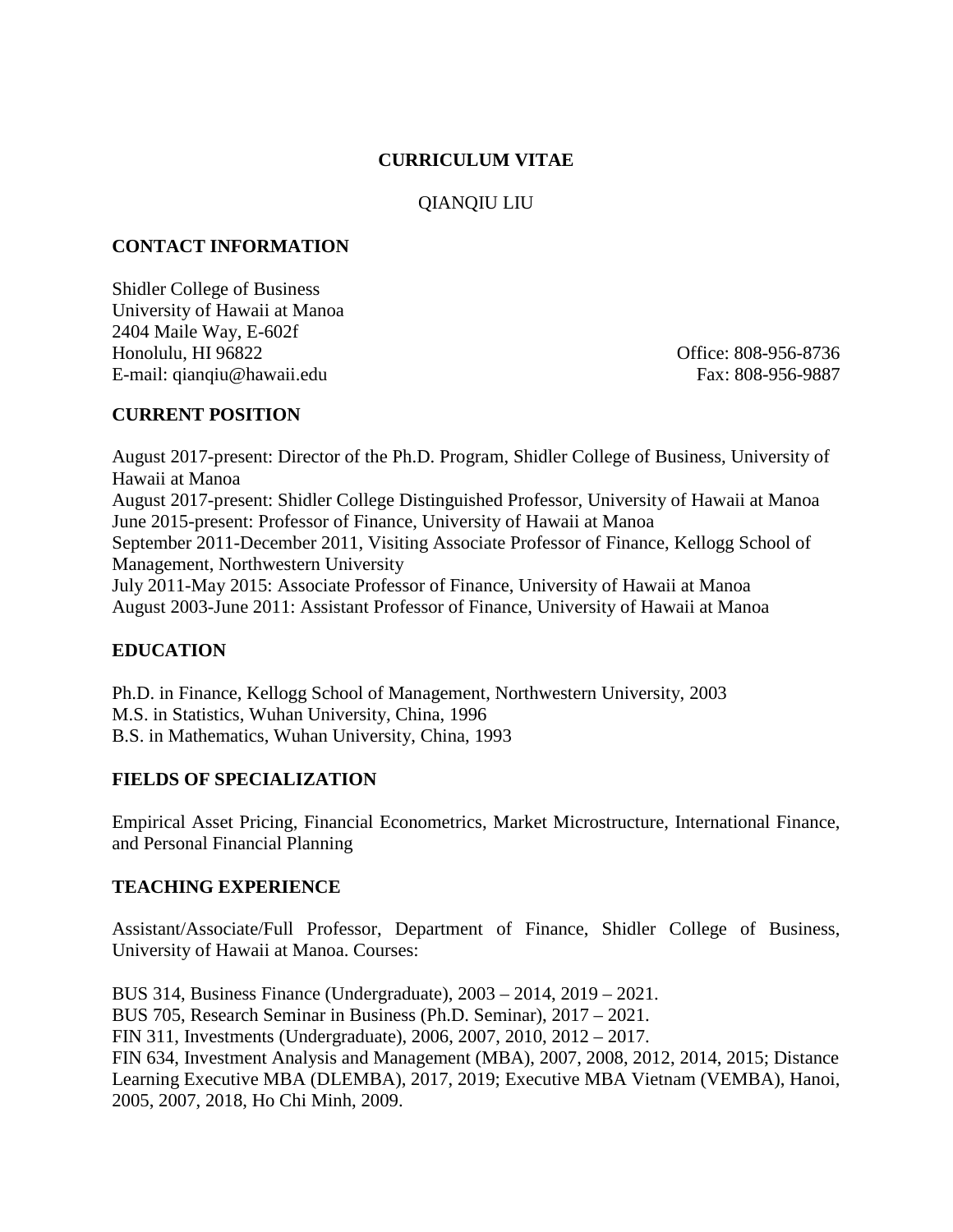FIN 655, Financial Forecasting (Master of Financial Engineering Program), 2010 – 2013, (Master of Finance Program), 2020 – 2021.

FIN 701, Theory of Finance (Ph.D. Seminar), 2004, 2006, 2008, 2013, 2015 – 2017, 2019 – 2021.

Teaching Assistant/Instructor, Kellogg School of Management, Northwestern University, Fall 1999-Spring 2002. Courses: Foundations of Corporate Finance, Finance I, Futures and Options, International Finance, Investments, Money Markets, MBA Math Review.

Lecturer, Institute of Advanced Economic Studies, Wuhan University, 1996-1998. Courses: Introductory Econometrics, Advanced Econometrics, Asset Pricing Theory, Empirical Finance.

### **FELLOWSHIPS AND AWARDS**

Shidler Distinguished Professorship, 2017-2023 The CFA Institute Asia Pacific Capital Markets Research Best Paper Award at the 2014 Financial Management Association (FMA) Asian Annual Meeting, May 2014 Shidler Distinguished Associate Professorship, 2014-2017 Professor of the Semester Teaching Award in the Master of Financial Engineering (MFE) program, Shidler College of Business, University of Hawaii, 2013 Shidler Faculty Fellowship, 2012-2014 The Mega Holdings Best Paper Award at the 2012 Asian Finance Association (AsianFA) Annual Meeting, July 2012 Professor of the Semester Teaching Award in the Master of Financial Engineering (MFE) program, Shidler College of Business, University of Hawaii, 2012 The InFRE Best Paper Award at the Academy of Financial Services (AFS) Annual Meeting, October 2010 Semifinalist for the Best Paper in Investments at the 2010 Financial Management Association (FMA) Annual Meeting, October 2010 Professor of the Semester Teaching Award in the Master of Financial Engineering (MFE) program, Shidler College of Business, University of Hawaii, 2010 Shirley M. Lee Research Award, Shidler College of Business, University of Hawaii, 2009 The CFP Board of Standards Best Paper Award at the Academy of Financial Services (AFS) Annual Meeting, October 2008 Research and Travel Grant from "Econometric Forecasting and High-Frequency Data Analysis" program, Institute for Mathematical Sciences, National University of Singapore, May 2004 Kellogg School of Management Fellowship, 1998-2001 Graduate Scholarship, Wuhan University, 1993-1996 Outstanding Student Scholarship, Wuhan University, 1989-1993

## **PRIOR RESEARCH FUNDING**

Faculty Research Grant, Shidler College of Business, University of Hawai'i at Manoa, 2005 – 2017.

Research Relations Fund Award, University Research Council, University of Hawai'i at Manoa, 2004, 2005, 2006, and 2009.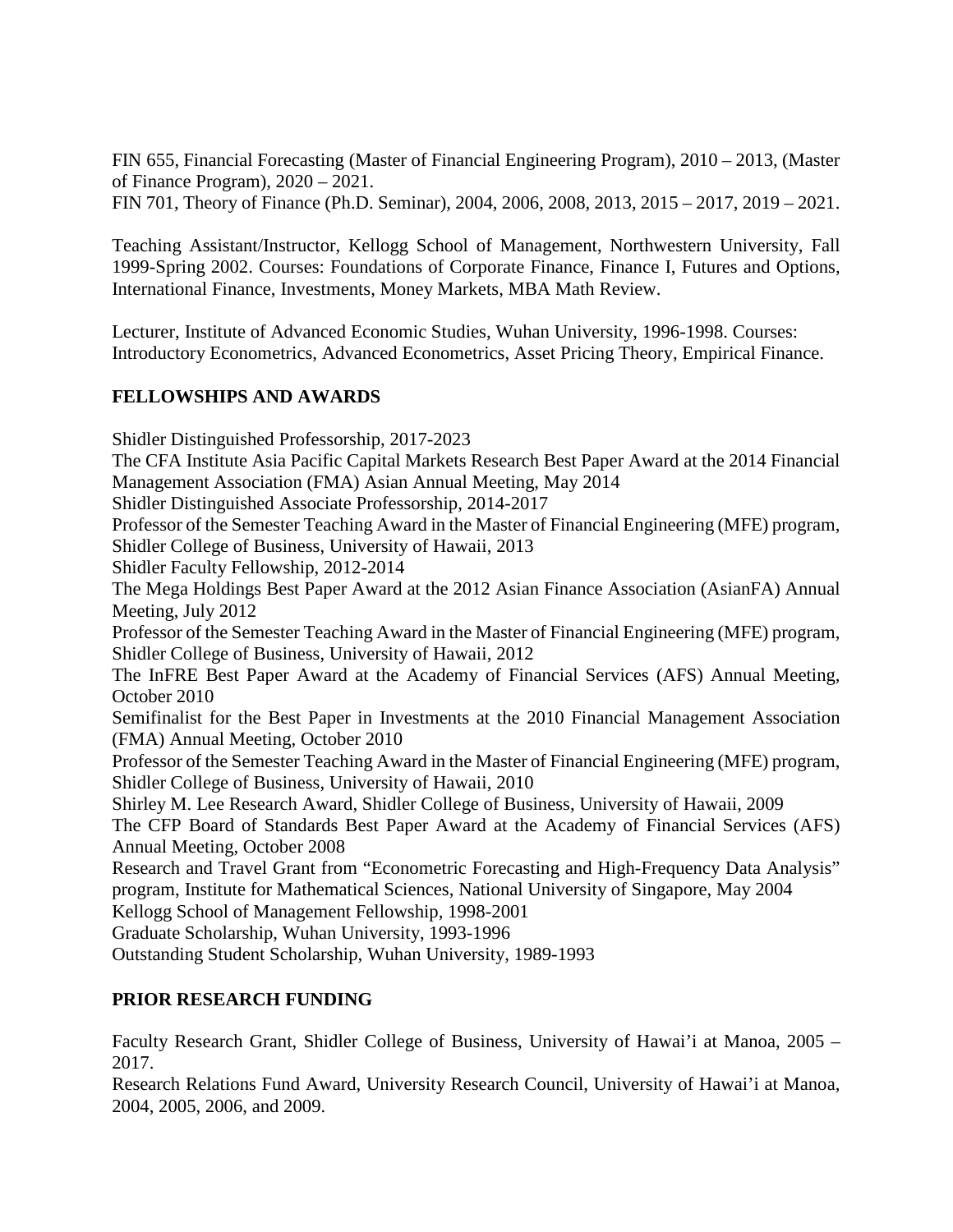Research and Travel Grant from "Econometric Forecasting and High-Frequency Data Analysis" program, Institute for Mathematical Sciences, National University of Singapore, May 2004

### **PUBLICATIONS**

*17.* A Revisit to the Hedge and Safe Haven Properties of Gold: New Evidence from China, joint with Lei Ming, Xinran Zhang, and Shenggang Yang, *Journal of Futures Markets*, Vol. 40, No. 9, 2020, 1442-1456.

*16.* Industry Concentration, Product Market Competition, and Firm Characteristics, joint with Scott Li, and James Refalo, *Financial Research Letters*, Vol. 36, October 2020, Article 101319.

*15.* Monthly Beta Forecasting with Low, Medium and High Frequency Stock Returns, joint with [Tolga Cenesizoglu,](mailto:tolga.cenesizoglu@hec.ca) Jonathan Reeves, and Haifeng Wu, *Journal of Forecasting* 35, 2016, 528-541.

*14.* Momentum is Really Short-term Momentum, joint with Qiang Gong, and Ming Liu, *Journal of Banking and Finance*, Vol. 50, 2015, 169-182.

(This paper won the CFA Institute Asia Pacific Capital Markets Research Best Paper Award at the 2014 Financial Management Association (FMA) Asian Annual Meeting)

*13.* Saving for Retirement While Having More Nights with Peaceful Sleep: Comparison of Lifecycle and Lifestyle Strategies from Expected Utility Perspective, joint with Rosita Chang, David Hunter, and Helen Saar, *Financial Services Review*, Vol. 23, No. 2, 2014, 169-188.

*12.* A Closer Look at the Short-term Return Reversal, joint with Zhi Da, and Ernst Schaumburg, *Management Science*, Vol. 60, No. 3, 2014, 658-674.

(Semifinalist for the Best Paper in Investments at the 2010 Financial Management Association (FMA) Annual Meeting)

*11.* The Cost of Guaranteed Income: Demystifying the Value Proposition of Variable Annuities with Guaranteed Lifetime Withdrawal Benefit Riders, joint with Rosita Chang, Jack De Jong, John Robinson, and Jack Suyderhoud, *Retirement Management Journal*, Vol. 4, No. 1, 2014, 55-69.

10. Extreme Downside Risk and Expected Stock Returns, joint with Victor Huang, Ghon Rhee, and Feng Wu, *Journal of Banking and Finance*, Vol. 36, No. 5, 2012, 1492-1502.

*9.* Another Look at Idiosyncratic Volatility and Expected Returns, joint with Victor Huang, Ghon Rhee, and Liang Zhang, *Journal of Investment Management*, Vol. 9, No. 4, 2011, 26-51.

*8.* Are Lifecycle Funds Getting a Bum Rap? A Comprehensive Comparison of Lifecycle versus Lifestyle Retirement Strategies from Accumulation through Withdrawal, joint with Rosita Chang, Jack De Jong, and John Robinson, *Journal of Wealth Management*, Vol. 14, No. 2, 2011, 68-84. (This paper won 2010 Academy of Financial Services (AFS) Best Paper Award sponsored by InFRE.)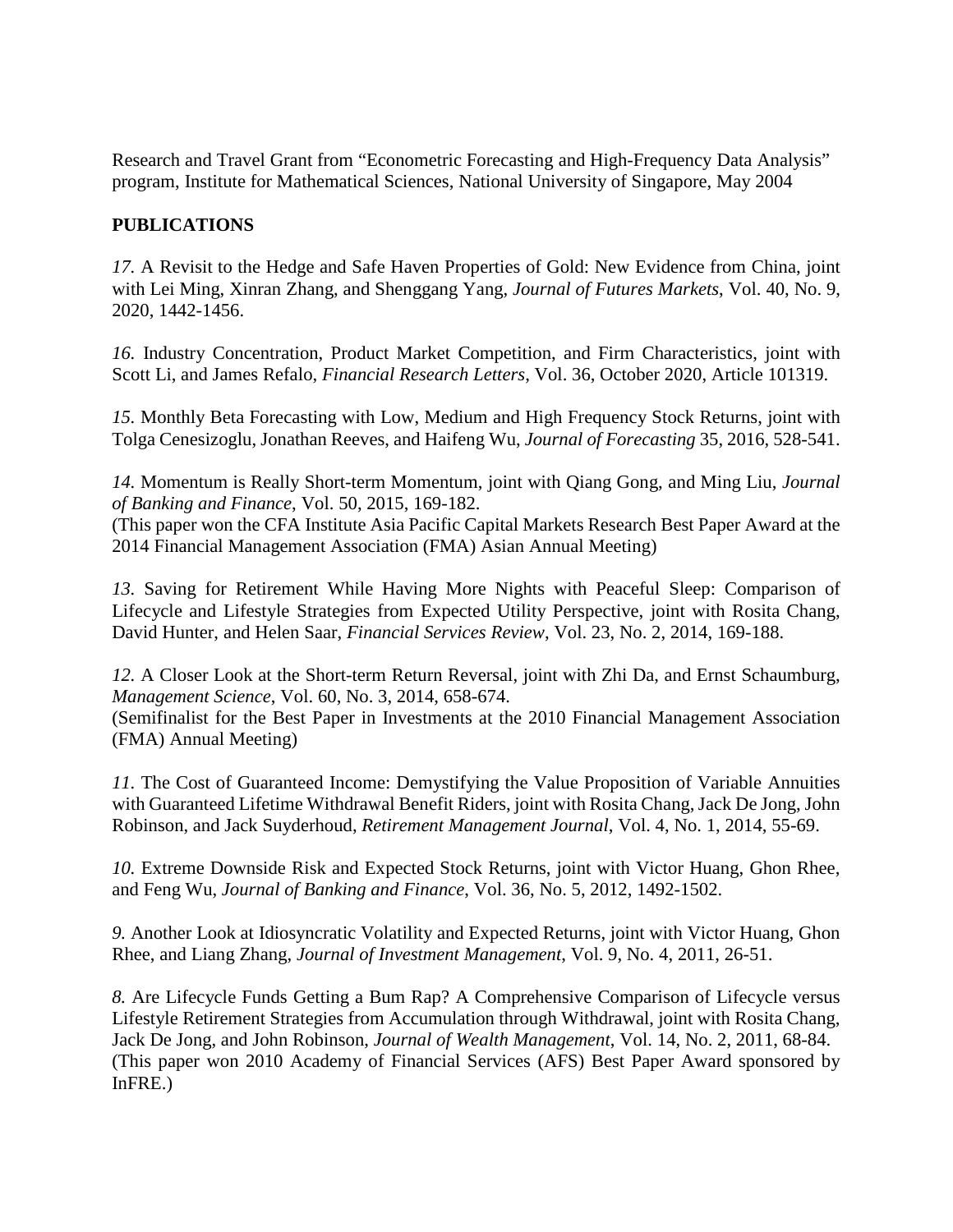*7.* The 52-Week High Momentum Strategy in International Stock Markets, joint with Ming Liu and Tongshu Ma, *Journal of International Money and Finance*, Vol. 30, No. 1, 2011, 180-204.

*6.* Return Reversals, Idiosyncratic Risk, and Expected Returns, joint with Victor Huang, Ghon Rhee, and Liang Zhang, *Review of Financial Studies*, Vol. 23, No. 1, 2010, 147-168.

*5.* On Portfolio Optimization: How and When Do We Benefit from High-Frequency Data, *Journal of Applied Econometrics*, Vol. 24, No. 4, 2009, 560-582.

*4.* Reality Check: The Implications of Applying Sustainable Withdrawal Rate Analysis to Real World Portfolios, joint with Rosita Chang, Jack De Jong, and John Robinson, *Financial Services Review*, Vol. 18, No. 2, 2009, 123-139.

(This paper won 2008 Academy of Financial Services (AFS) Best Paper Award sponsored by Certified Financial Planner (CFP) Board of Standards, Inc.)

*3.* An Analysis of the Magnet Effect under Price Limits, joint with Yan Du and Ghon Rhee, *International Review of Finance*, Vol. 9, No. 1/2, 2009, 83-110.

*2.* Realized Daily Variance of S&P 500 Cash Index: A Revaluation of Stylized Facts, joint with Shirley Huang and Jun Yu, *Annals of Economics and Finance*, Vol. 8, No. 1, 2007, 33-56.

*1.* The Stock Market's Reaction to Unemployment News, Stock-Bond Return Correlations, and the State of the Economy, joint with John H. Boyd and Ravi Jagannathan, *Journal of Investment Management*, Vol. 4, No. 4, 2006, 73-90.

## **BOOKS AND BOOK CHAPTERS**

*1.* Essays on Using High-frequency Data in Empirical Asset Pricing Models, 2009, VDM Publishing House Ltd.

*2.* Glidepath Strategies for Retirement Funds: Boon or boondoggle, joint with Rosita Chang, Jack De Jong, and John Robinson, 2009 Academy of Financial Services (AFS) Proceedings.

#### **WORKING PAPERS**

*1.* Beta Measurement and Forecasting with High Frequency Returns, joint with Bao Doan, John Lee, and Jonathan Reeves, R&R at *Financial Research Letters*.

*2.* Institutional Investors and Short-Term Return Reversals, joint with Ghon Rhee, and Hong Vo, submitted.

(This paper won the Mega Holdings Best Paper Award at the Asian Finance Association (AsianFA) Annual Meeting)

*3.* Too Good to Ignore? A Primer on Listed Penny Stocks, joint with Ghon Rhee, and Liang Zhang.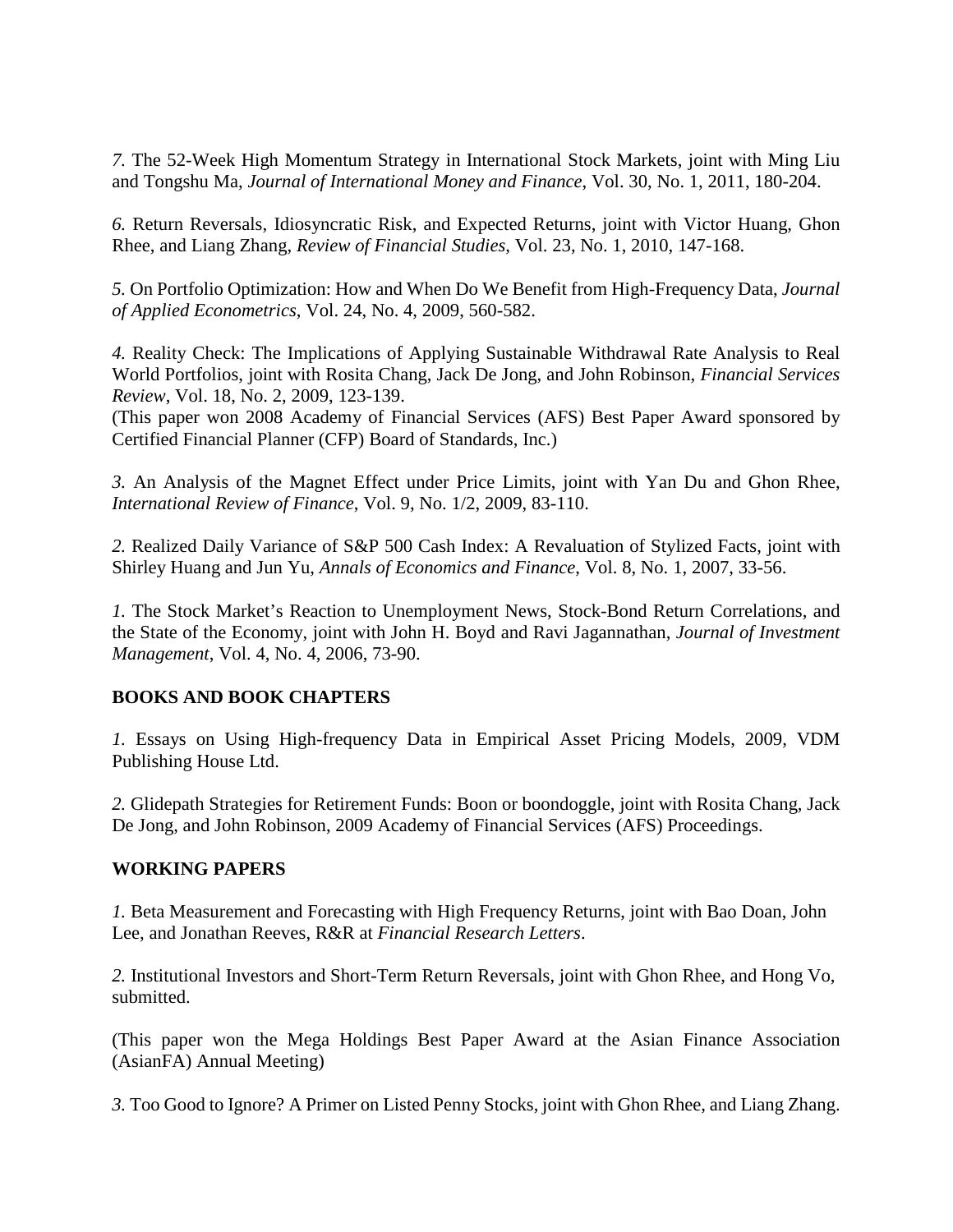*4.* Financial Network and Industry Connectedness, joint with Lining Han, and Yiwei Zhao.

*5.* When Analysts Repeat, Do Investors Listen? joint with Yiwei Zhao, and Jian Zhou.

*6.* Trust and Momentum: International Evidence, joint with Ming Shou.

*7*. Intangible Investments and the Cross-Section of Stock Returns, joint with Tram Nguyen.

*8*. One Country, Two Calendars: An Examination of China's A-share Stock Market, joint with Xiaobo Liang and Allan Zebedee.

### **CONFERENCES AND PRESENTATIONS**

2021: Hawaii Accounting Research Conference (HARC), Honolulu, Hawaii, January; Dongbei University of Finance and Economics, China, December (scheduled).

2020: American Finance Association (AFA) Annual Meeting, San Diego, California, January; Symposium on Commodity Market Development and Risk Management, Hunan University, China, October; Hubei University of Economics, China, October.

2019: American Finance Association (AFA) Annual Meeting, Atlanta, Georgia, January; Vietnam International Conference in Finance, Danang, Vietnam, July; the 3<sup>rd</sup> Annual J.P. Morgan Center for Commodities (JPMCC) "New Directions in Commodities Research" International Symposium, University of Colorado, Denver, August; NBER-NSF Time Series Conference, Chinese University of Hong Kong, August.

2018: Zhongnan University of Economics and Law, China, June.

2017: American Finance Association (AFA) Annual Meeting, Chicago, Illinois, January; Zhongnan University of Economics and Law, China, June.

2016: American Finance Association (AFA) Annual Meeting, San Francisco, California, January; Korea Advanced Institute of Science and Technology (KAIST), May; Wuhan University, China, June; Wuhan University of Technology, China, June; FMA Annual Meeting, Las Vegas, Nevada, October.

2015: American Finance Association (AFA) Annual Meeting, Boston, Massachusetts, January; AsianFA International Conference, Changsha, China, July.

2014: American Finance Association (AFA) Annual Meeting, Philadelphia, Pennsylvania, January; International University of Japan, May; FMA Asian Annual Meeting, Tokyo, Japan, May; Hunan University, China, May; Western Finance Association Annual Meeting, Monterey Bay,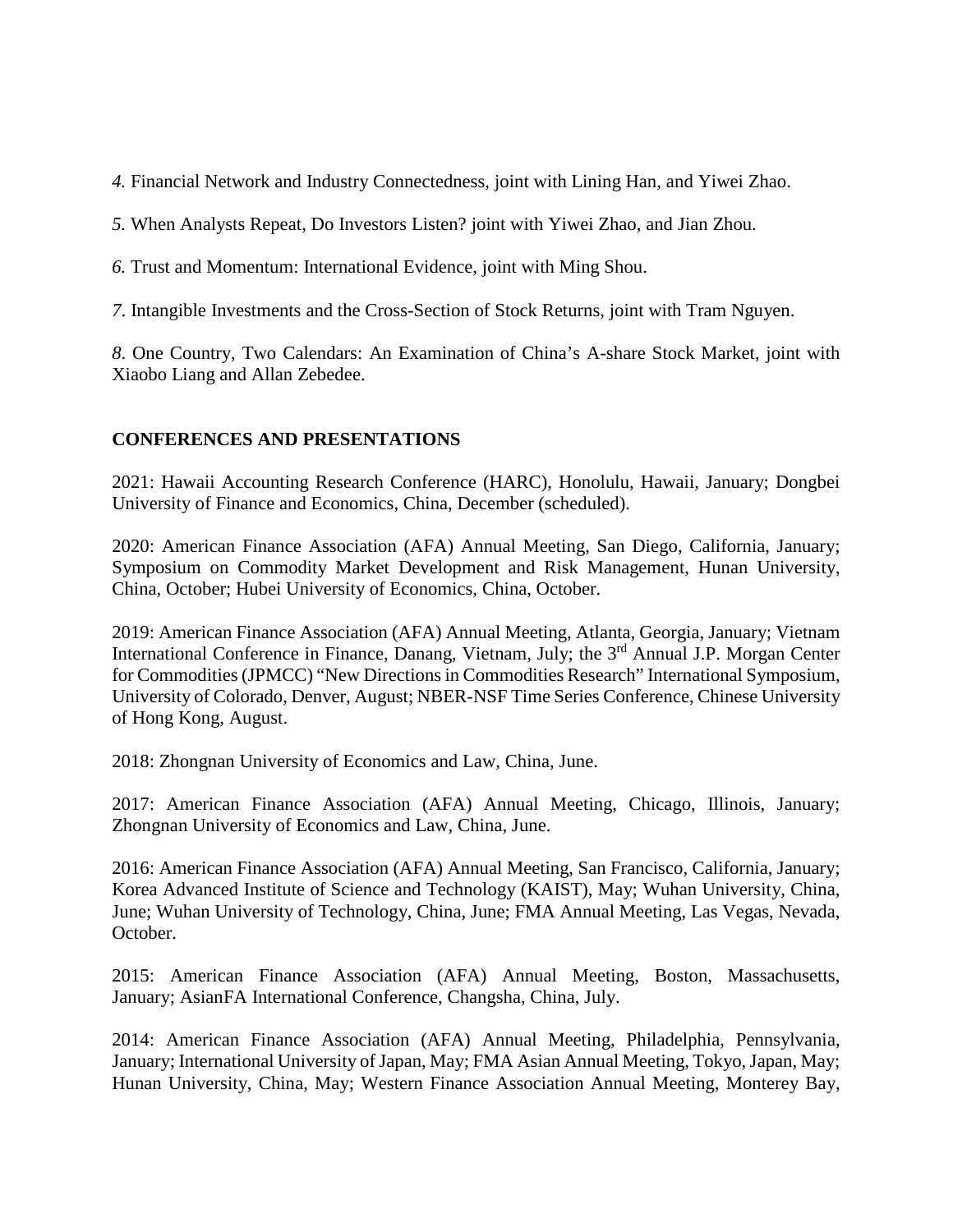California, June; Huazhong University of Science and Technology, China, July; China International Conference in Finance (CICF), Chengdu, China, July.

2013: American Finance Association (AFA) Annual Meeting, San Diego, California, January; Deakin University, Australia, January; Western Finance Association Annual Meeting, Lake Tahoe, Nevada, June; Academy of Financial Services (AFS) Annual Meeting, Chicago, Illinois, October, coauthor presented.

2012: AsianFA International Conference, Taiwan, July; Shanghai University of Finance and Economics, July; Academy of Financial Services (AFS) Annual Meeting, San Antonio, Texas, October, coauthor presented; FMA Annual Meeting, Atlanta, Georgia, October.

2011: China International Conference in Finance (CICF), Wuhan, China, July; AsianFA International Conference, Macau, China, July; FMA Annual Meeting, Denver, Colorado, October; Wilfrid Laurier University, Canada, November; Northwestern University, November.

2010: University of Hawaii at Manoa, Department of Economics, April; China International Conference in Finance (CICF), Beijing, China, July; Academy of Financial Services (AFS) Annual Meeting, Denver, Colorado, October, coauthor presented; FMA Annual Meeting, New York City, October; Financial Research Association (FRA) Conference, Las Vegas, Nevada, December.

2009: Tsinghua University, March, coauthor presented; University of Melbourne, May; University of New South Wales, May; University of Sydney, May; University of Technology at Sydney, May; Hong Kong Polytechnic University, July; Western Finance Association Annual Meeting, San Diego, California, June; China International Conference in Finance (CICF), Guangzhou, China, July; Academy of Financial Services (AFS) Annual Meeting, Anaheim, California, October, coauthor presented; FMA Annual Meeting, Reno, Nevada, October.

2008: Peking University, June, coauthor presented; China International Conference in Finance (CICF), Dalian, China, July; AsianFA-NFA International Conference, Yokohama, Japan, July; Western Finance Association Annual Meeting, Waikoloa, Hawaii, June; Academy of Financial Services (AFS) Annual Meeting, Boston, Massachusetts, October, coauthor presented; FMA Annual Meeting, Dallas, Texas, October.

2007: University of New South Wales, Australia, March, coauthor presented; Sun Yat-sen University, China, May; European FMA Annual Meeting, Barcelona, Spain, June, coauthor presented; China International Conference in Finance (CICF), Chengdu, China, July, coauthor presented; FMA Annual Meeting, Orlando, Florida, October, coauthor presented.

2006: University of Sydney, February, coauthor presented; Wilfrid Laurier University, Canada, June, coauthor presented; University of Tokyo, October, coauthor presented; FMA Annual Meeting, Salt Lake City, Utah, October; Xia'men University, China, November, coauthor presented.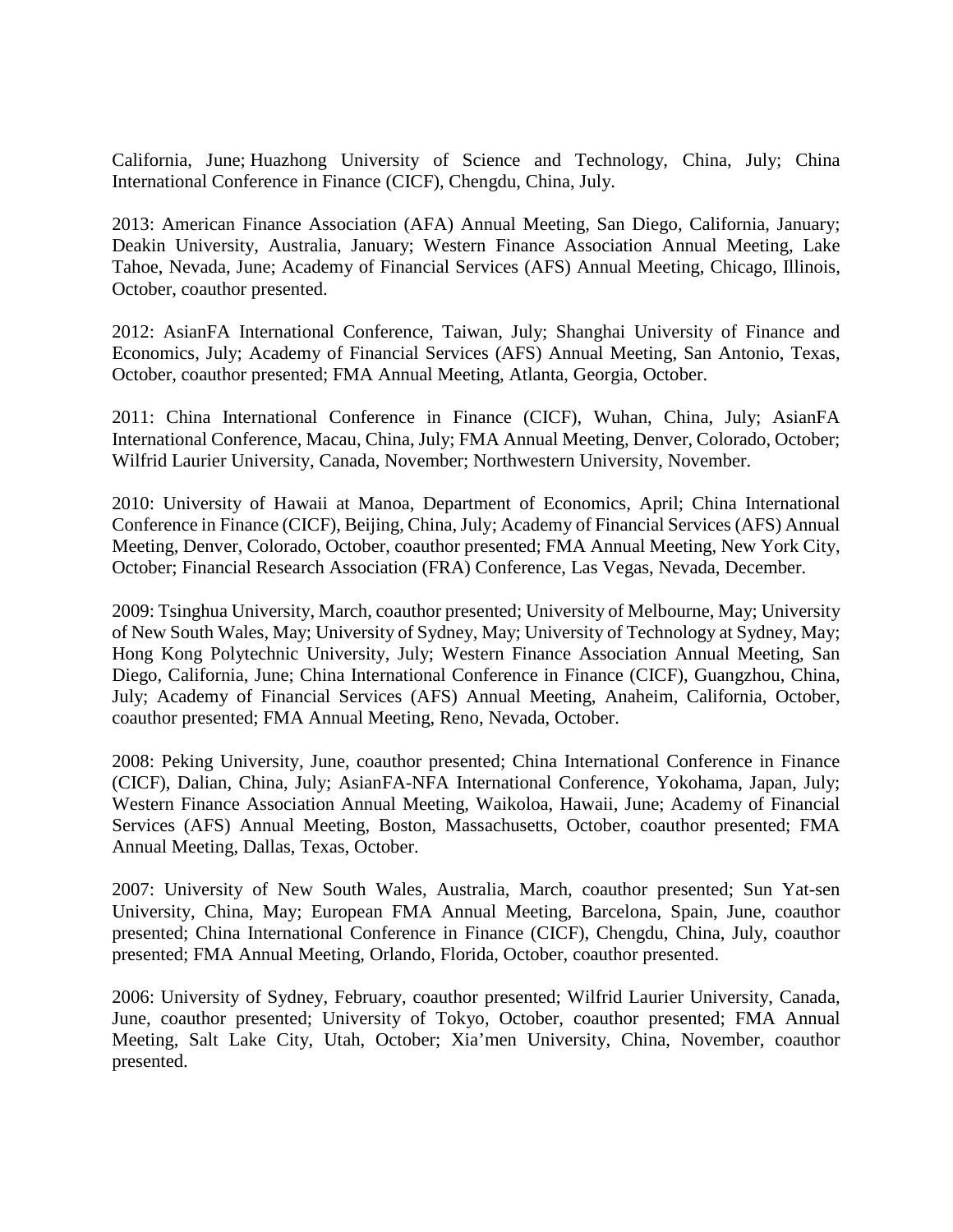2005: Korea Stock Exchange (KRX), April, coauthor presented; China International Conference in Finance (CICF), Kunming, China, July, coauthor presented.

2004: University of Hawaii at Manoa, April; Nanyang Technological University, Singapore, May; Econometric Forecasting and High-Frequency Data Analysis program, jointly sponsored by National University of Singapore and Singapore Management University, May; Western Finance Association Annual Meeting, Vancouver, Canada, June; FMA Annual Meeting, New Orleans, Louisiana, October.

2003: American Finance Association (AFA) Annual Meeting, Washington, DC, January; City University of New York at Baruch, March; University of Hawaii at Manoa, March; North American Econometric Society Meeting, Evanston, Illinois, June.

2002: Midwest Economics Association Annual Meeting, Chicago, Illinois, March; FMA Annual Meeting, San Antonio, Texas, October.

2000: SFS Conference on Market Frictions and Behavioral Finance, Northwestern University, April

1999: NBER Asset Pricing Meeting, University of Chicago, November.

# **OTHER CONFERENCE ACTIVITIES**

Member:

WFA Annual Meeting Program Committee, 2012, 2013, 2014, 2015. EFA Annual Meeting Program Committee, 2013, 2014, 2015. NFA Annual Meeting Program Committee, 2012. FMA Annual Meeting Program Committee, 2008, 2009, 2010, 2011, 2012, 2014, 2016, 2017, 2018, 2019, 2020. MFA Annual Meeting Program Committee, 2015.

Session Chair:

2007 FMA Annual Meeting in Orlando, Florida: 1. session 193: Valuation; 2. session 304: Portfolio Management;

2009 FMA Annual Meeting in Reno, Nevada: session 184: Under and Overreaction and Financial Distress.

2010 FMA Annual Meeting in New York City, New York: session 120: Anomalies and Risk.

2011 FMA Annual Meeting in Denver, Colorado: session 073: Momentum

2012 FMA Annual Meeting in Atlanta, Georgia: session 252: Liquidity and Returns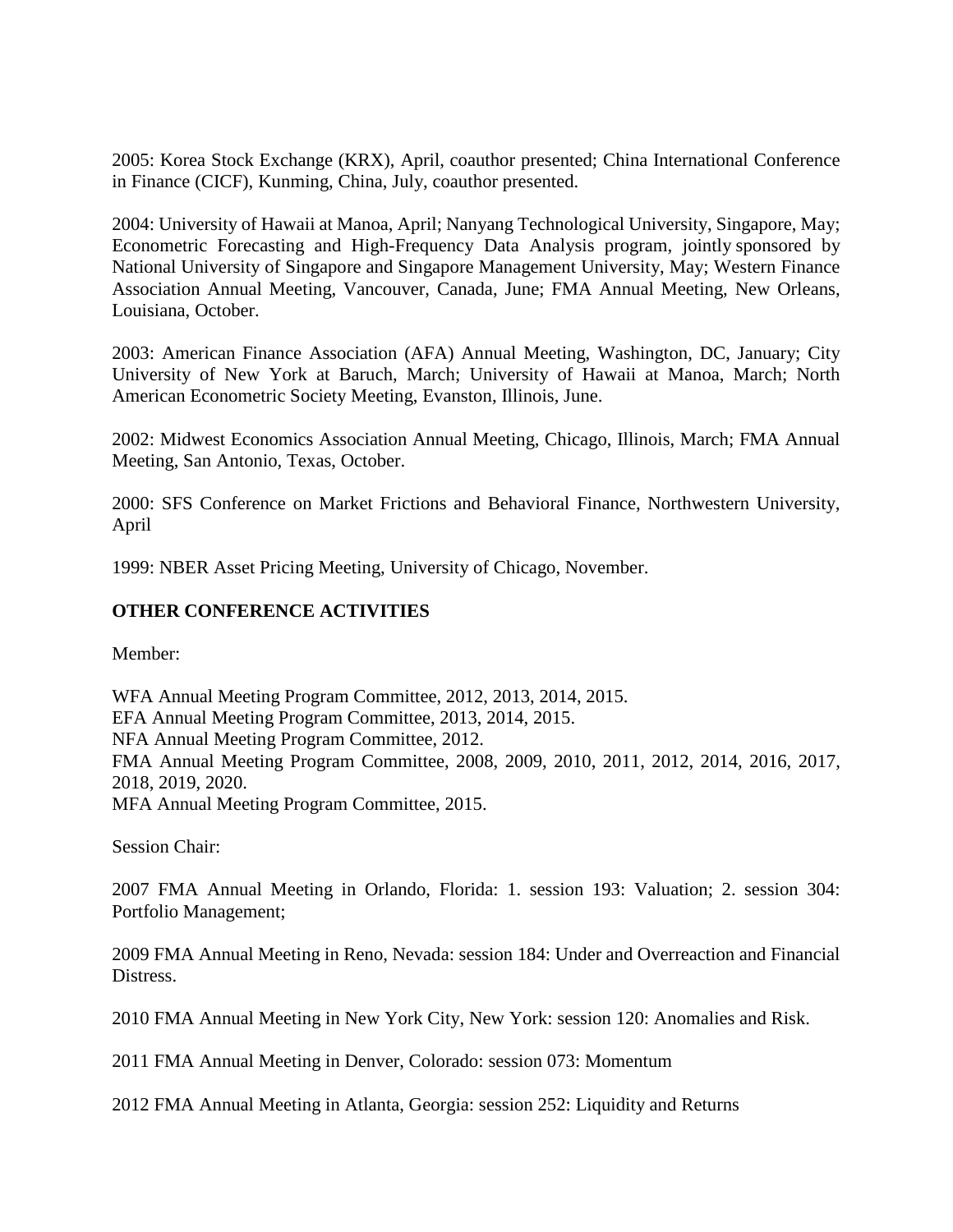2014 FMA Annual Meeting in Nashville, Tennessee: session 156: Cross-section of Returns

Discussant:

"Foreign Ownership, Legal System, and Stock Market Liquidity" by Chung and Lee, at the AsianFA International Conference, Changsha, China, July 2015.

"Are Empirical Regularities Explained by Macroeconomic Risk? Evidence from Australia" by Docherty, Chan, and Easton, at the AsianFA International Conference, Taiwan, July 2012.

"Aggregate Short Selling, Commonality, and Stock Market Returns" by Yu, Lynch, Nikolic, and Yan, at the FMA Annual Meeting, Denver, Colorado, October 2011.

"When Does Idiosyncratic Risk Really Matter?" by Ruan, Sun, and Xu, at the AsianFA International Conference, Macau, China, July 2011.

"Predicting Stock Returns with Variance Risk Premia: Statistical Inference and International Evidence" by Bollerslev, Marrone, Xu, and Zhou, at the China International Conference in Finance (CICF), Wuhan, China, July 2011.

"When Does Investor Sentiment Predict Stock Returns?" by Chung, Hung, and Yeh, at the FMA Annual Meeting, New York City, New York, October 2010.

"What Explains the Asset Growth Effect in Stock Returns?" by Lipson, Mortal, and Schill, at the FMA Annual Meeting, Reno, Nevada, October 2009.

"Analyzing Duration Dependence in Bull and Bear Stock Markets" by Zhou, at the FMA Annual Meeting, Dallas, Texas, October 2008.

"Speed of Convergence to Market Efficiency for NYSE-listed Foreign Stocks" by Visaltanachoti and Yang, at the AsianFA-NFA International Conference, Yokohama, Japan, July 2008.

"World Market Risk, Country-Specific Risk and Expected Returns in International Stock Markets" by Bali and Cakici, at the China International Conference in Finance (CICF), Dalian, China, July 2008.

#### **PROFESSIONAL MEMBERSHIPS**

American Finance Association, Western Finance Association, Financial Management Association.

## **EXTERNAL REVIEWER**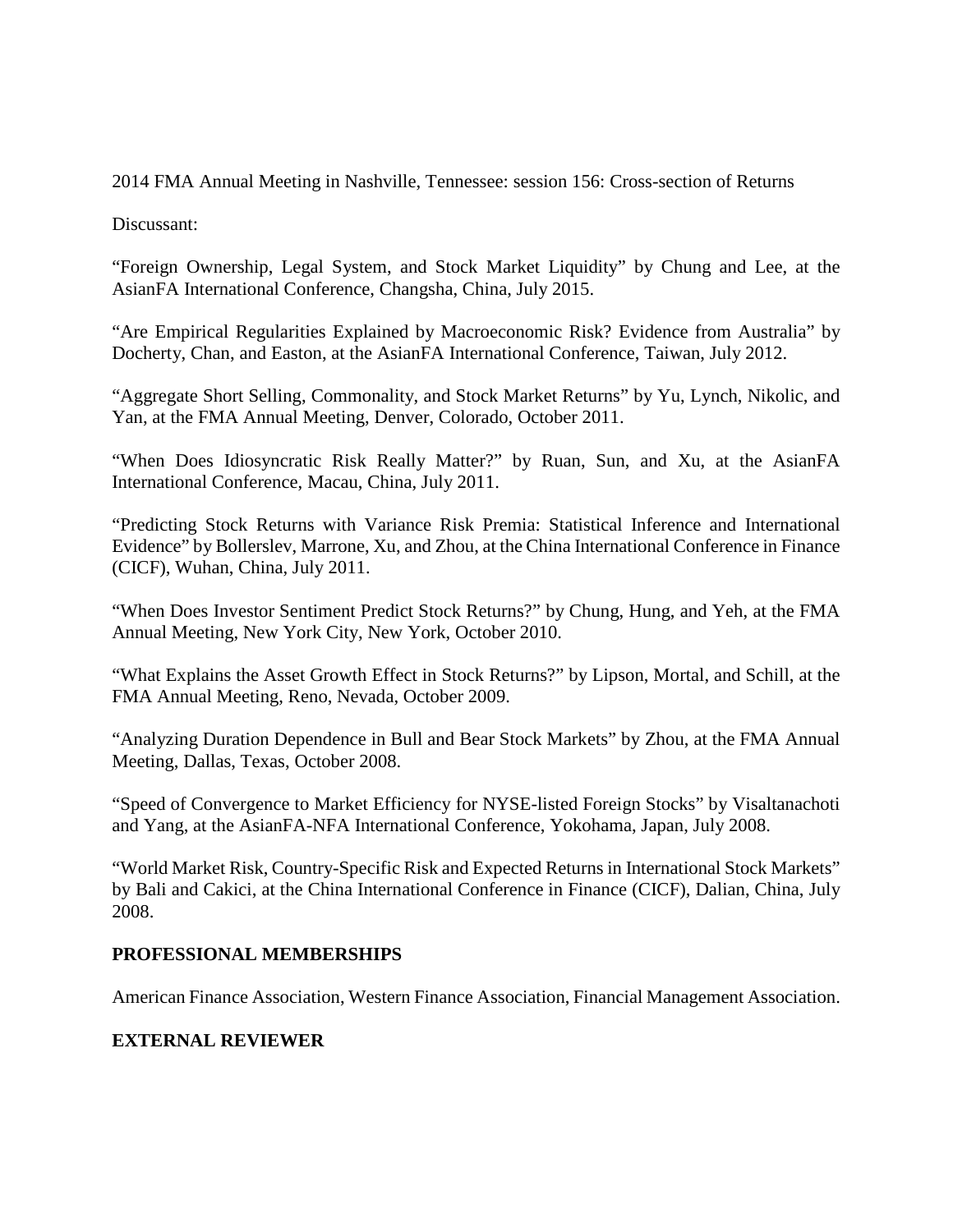Tenure and Promotion, China Economics and Management Academy (CEMA), Central University of Finance and Economics (October 2021)

Tenure and Promotion, National School of Development (NSD), Peking University (August 2019) The External Examiner of the PhD Examination, University of Hong Kong (June 2017)

Tenure and Promotion, School of Economics, Shanghai University of Finance and Economics (May 2015)

Hong Kong Research Grants Council (March 2012, April 2016, May 2016)

Tenure and Promotion, Daniels College of Business, University of Denver (November 2012)

#### **REFEREE**

Annals of Applied Statistics, Annals of Economics and Finance, Asia-Pacific Journal of Financial Studies, British Accounting Review, China Economic Quarterly, Emerging Markets Finance and Trade, European Financial Management, European Journal of Finance, Financial Review, Financial Services Review, International Review of Economics and Finance, International Review of Finance, Journal of Applied Econometrics, Journal of Banking and Finance, Journal of Corporate Finance, Journal of Economic Dynamics and Control, Journal of Economics and Business, Journal of Empirical Finance, Journal of Finance, Journal of Financial and Quantitative Analysis, Journal of Financial Econometrics, Journal of Financial Research, Journal of Futures Markets, Journal of International Financial Markets, Institutions & Money,Journal of International Money and Finance, Journal of Macroeconomics, Journal of Operational Research Society, Management Science, Managerial Finance, McGraw-Hill/Irwin Publisher, Pacific Basin Finance Journal, Pearson/Prentice Hall Publisher, Quarterly Review of Economics and Finance, Review of Financial Studies, Studies in Nonlinear Dynamics & Econometrics, The University of Chicago Press, Wiley.

## **DOCTORAL COMMITTEE MEMBER**

Rui Wang, Economics, University of Hawaii, 2005 Crystal Chen, Finance, University of Hawaii, 2006 Yan Du, Finance, University of Hawaii, 2006 Jack De Jong, Finance, University of Hawaii, 2007 Liang Zhang, Finance, University of Hawaii, 2008 Iris Zuo, Finance, University of Hawaii, 2008 Feng Wu, Finance, University of Hawaii, 2009 Ming Liu, Finance, State University of New York, Binghamton, 2010 Eric Wen, Accounting, University of Hawaii, 2012 Taeko Yasutake, Finance, University of Hawaii, 2012 Hao Zhang, Economics, University of Hawaii, 2012 Helen Saar, Finance, University of Hawaii, 2012 (Co-Chair) Trang Phan Tu, Finance, University of Hawaii, 2014 Hong Vo, Finance, University of Hawaii, 2015 (Co-Chair) Scott Li, Finance, University of Hawaii, 2017 (Chair) Lining Han, Economics, University of Hawaii, 2018